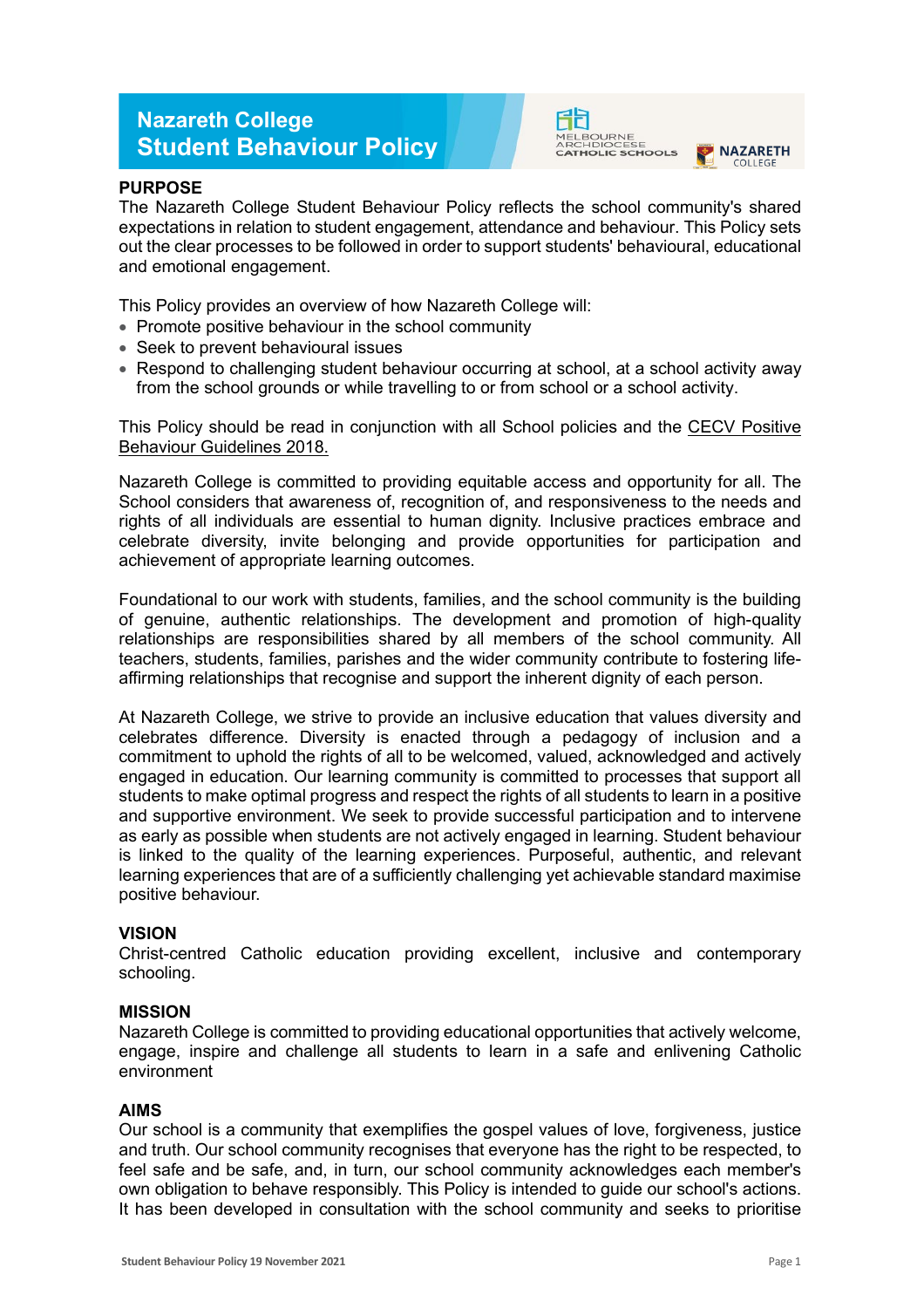respectful relationships and safety in response to the rights and needs of all members of the school community. A safe and supportive environment respects the rights of all students to learn, the rights of all teachers to teach and the rights of all members of the school community to be safe.

Every person at the school has a right to feel safe, to be happy and to learn. Therefore, our school aims:

- To promote the values of honesty, fairness and respect for others
- To acknowledge the worth of all members of the community and their right to work and learn in a positive environment
- To maintain good order and harmony
- To affirm cooperation as well as responsible independence in learning
- To foster self-discipline and to develop responsibility for one's own behaviour.

## **GUIDING PRINCIPLES**

Nazareth College strives to build a safe and positive school environment that is guided by Gospel values and honours the dignity of the individual, the family and the school.

The development and promotion of high-quality relationships are responsibilities shared by all members of the school community. Teachers, students, families, parish members and the wider community contribute to and share in the responsibility to foster life-affirming relationships that recognise and support the inherent dignity and safety of each person. All members of the school community are expected to contribute to the mission and vision of the school and to understand their rights, and acknowledge their obligation to behave responsibly.

As a provider of Catholic education, the school Principal will take into account the need for the school community to represent and conform with the doctrines, beliefs and principles of the Catholic faith when making decisions regarding matters of school administration, including enrolment. Pupils and families who are members of other faiths are warmly welcomed at our school. However, the school reserves its right to exercise its administrative discretion in appropriate circumstances, where it is necessary to do so to avoid injury to the religious sensitivities of the Catholic school community.

It is vitally important that the school is made fully aware of each child's individual circumstances insofar as these may impact upon his or her physical, functional, emotional or educational needs, particularly where the school is required to provide additional support to the child.

#### **DEFINITIONS**

**Behaviour** is defined as the way in which one acts or conducts oneself, especially towards others. In general terms, it can be considered to be anything we say or do.

**Appropriate behaviour** is behaving in a manner that is suitable for a public gathering, respecting the other members of the forum (class, meeting, assembly, gathering) and treating others as you would wish to be treated. Members are encouraged to take responsibility for their actions and to show mutual respect, maturity, and common sense. In general, appropriate behaviour is any behaviour that contributes to the positive learning environment and aligns with our school rules, codes of conduct and behavioural expectations.

**Inappropriate behaviour or unacceptable behaviour** (including bullying, harassment and victimisation) may involve actions, words or physical gestures that could reasonably be perceived to be the cause of another person's distress or discomfort. Unacceptable behaviour does not have to be face-to-face and may take many forms such as gestures, written, telephone or e-mail communications or through social media.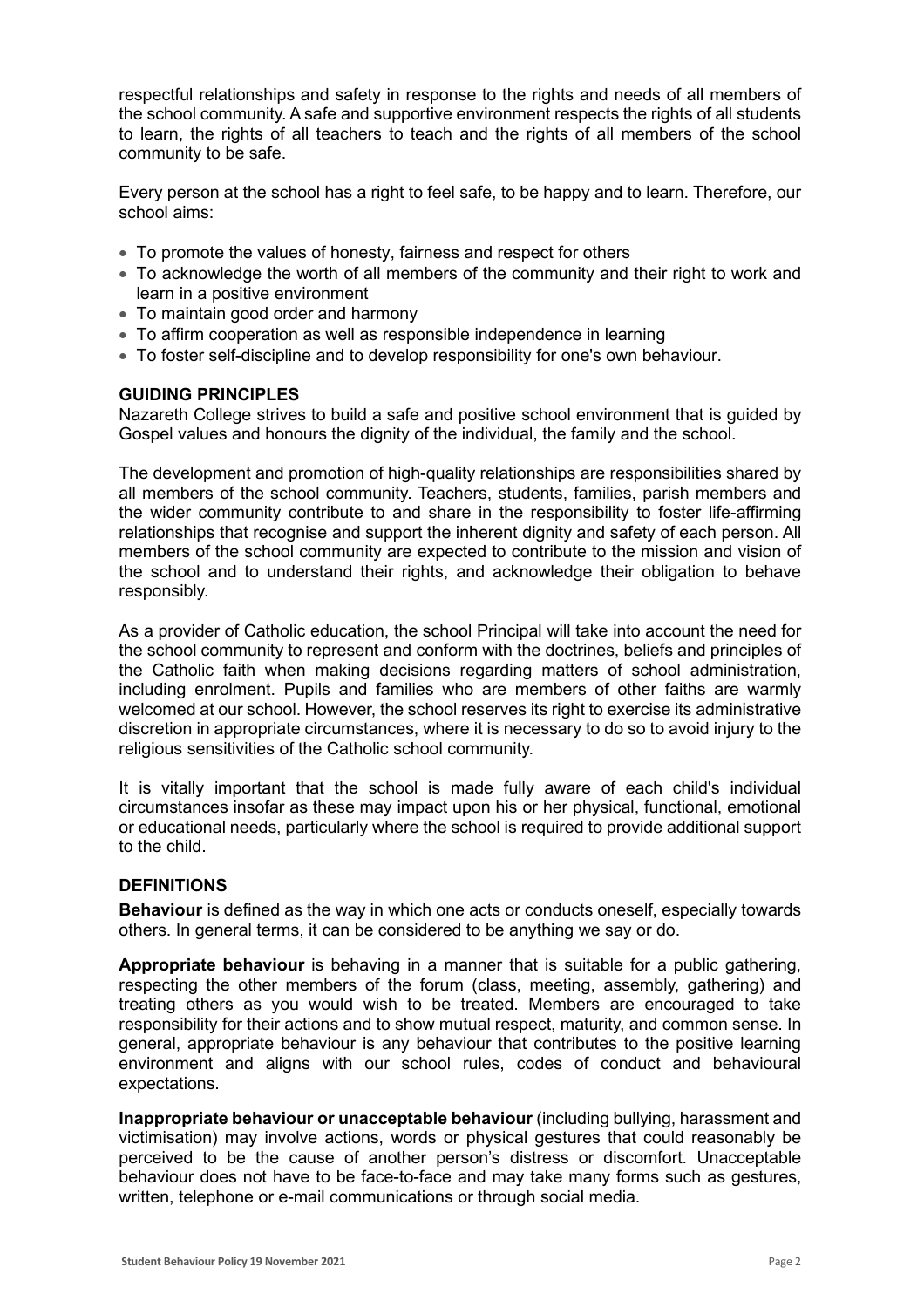**Discriminatory conduct** is conduct whereby an individual is treated less favourably on the basis of a relevant attribute, including their sex, race, sexual orientation, age, disability, religion, physical appearance or belief or gender reassignment. Such action may constitute discriminatory conduct that is contrary to Commonwealth and Victorian anti-discrimination legislation.

**Bullying** is a broad concept that may generally be characterised as offensive, intimidating, malicious or insulting behaviour, an abuse or misuse of power through means that undermine, humiliate, denigrate or injure the recipient. Bullying generally involves a series or pattern of events in which one individual has demonstrated unacceptable behaviour towards another individual. Please refer to Nazareth College anti Bullying Policy for further details.

**Challenging behaviour** is behaviour that significantly challenges the day to day functioning of the school. The behaviour impacts on learning and interrupts students' and staff capacity to feel safe or function in a safe and orderly environment.

**At-Risk behaviour** is any behaviour that has the potential to cause harm or injury to self or others. This includes physical, emotional or psychological harm.

**Criminal offences** refer to forms of unacceptable behaviour that may be serious enough to constitute a criminal offence. If Nazareth College becomes aware that an offence has been or may have been committed, these concerns will be reported to the police or other authorities as appropriate.

# **LEGISLATIVE CONTEXT**

The *Education Training and Reform Regulations 2017* (Vic.) (Sch 4 cl 12) outlines the School's obligations to ensure that the care, safety and welfare of all students attending the School. In discharging its duty of care responsibilities, the School and teaching staff must exercise professional judgment to achieve a balance between ensuring that students do not face an unreasonable risk of harm and encouraging students' independence and maximising learning opportunities. Non-teaching staff, volunteers and external providers must exercise judgment appropriate in the circumstances. The school must also comply with legislation related to Occupational Health and Safety for staff. This document is informed by relevant Australian and Victorian legislation, including:

- Education and Training Reform Act 2006 (Vic.)
- Education and Training Reform Regulations 2017 (Vic.)
- Disability Discrimination Act 1992 (Cth)
- Disability Standards for Education 2005 (Cth)
- Equal Opportunity Act 2010 (Vic.)
- Occupational Health and Safety Act 2004 (Vic.).

This document should be read in combination with the CECV Positive Behaviour Guidelines 2018 and is also informed by the following resources:

- Victorian Registration and Qualifications Authority (VRQA) policy requirements
- National Safe Schools Framework [http://www.education.gov.au/national-safe-schools](http://www.education.gov.au/national-safe-schools-framework-0)[framework-0](http://www.education.gov.au/national-safe-schools-framework-0)
- Excel: Well-being for Learning in Catholic School Communities
- Health Promoting Schools Framework [www.ahpsa.org.au](http://www.ahpsa.org.au/)
- CECV Intervention Framework 2015 [www.cecv.catholic.edu.au/publications/CECV-](http://www.cecv.catholic.edu.au/publications/CECV-Intervention-Framework.pdf)[Intervention-Framework.pdf](http://www.cecv.catholic.edu.au/publications/CECV-Intervention-Framework.pdf)
- Diocesan policy and regulations
- [CECV Safe and Sound Practice Guidelines](https://www.cecv.catholic.edu.au/getmedia/bad5e328-b5f9-4742-a66c-0c7f20ae21ff/Safe-and-Sound-Practice-Guidelines.aspx)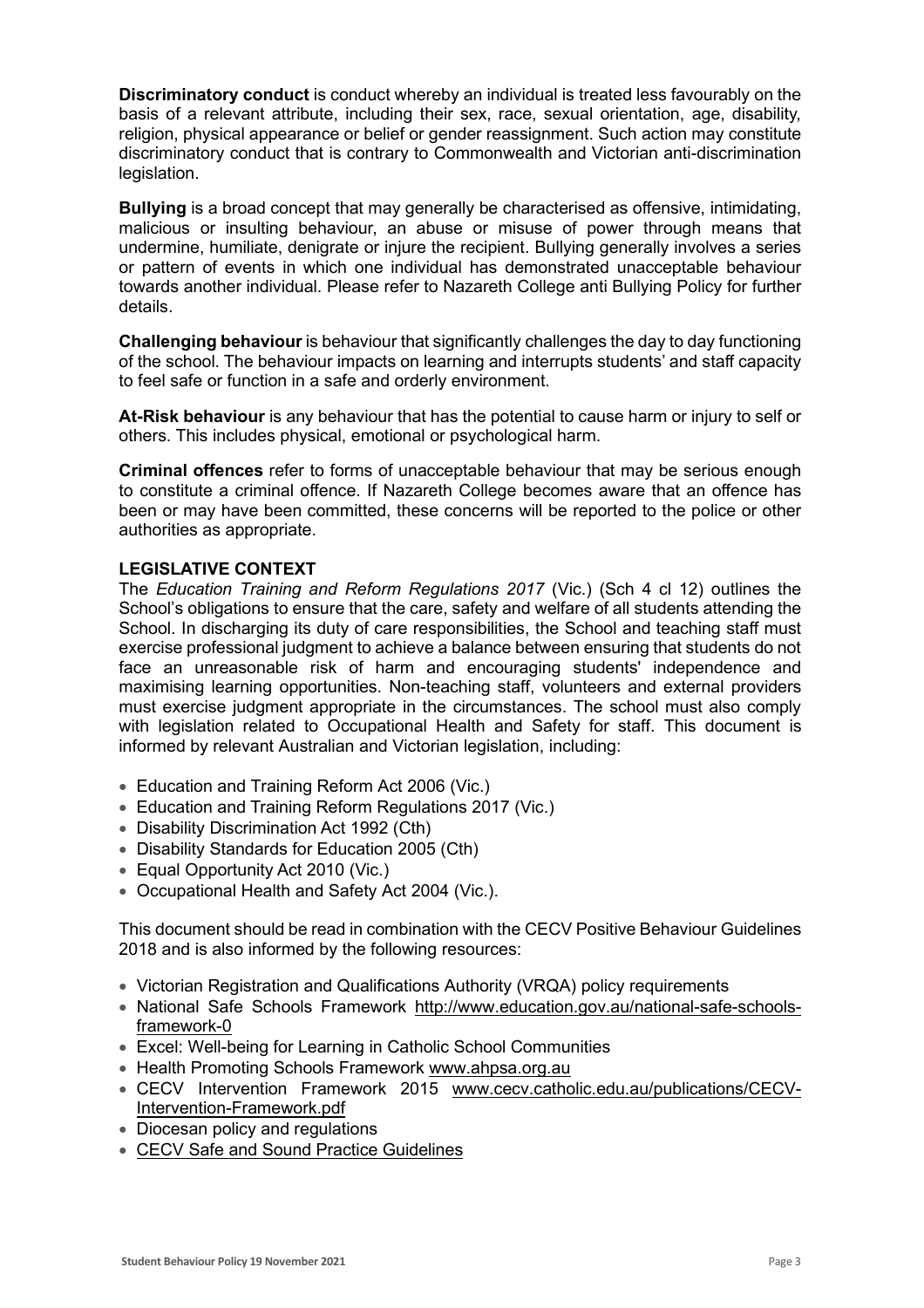# **SHARED BEHAVIOUR EXPECTATIONS**

The shared expectations of students, parents and the School are clearly articulated in the policies, procedures and framework documents and will be jointly implemented by all members of the school community. Expectations for all school community members focus on positive and pro-social behaviours, prevention and early intervention and consistent, fair and reasonable application. The School recognises the importance of providing clear guidance and expectations which are applicable to all members of the school community.

| <b>Students are expected to:</b> |                                                                                                                                                                                                                                                                                        | Parents/Carers are expected<br>to:                                                                                                                                                                                                                                                                                                                                                                                                                  | <b>Principals/Teachers &amp;</b><br><b>Staff</b><br>will:                                                                                                                                                                                                                                           |
|----------------------------------|----------------------------------------------------------------------------------------------------------------------------------------------------------------------------------------------------------------------------------------------------------------------------------------|-----------------------------------------------------------------------------------------------------------------------------------------------------------------------------------------------------------------------------------------------------------------------------------------------------------------------------------------------------------------------------------------------------------------------------------------------------|-----------------------------------------------------------------------------------------------------------------------------------------------------------------------------------------------------------------------------------------------------------------------------------------------------|
| 1.                               | Take responsibility for their<br>learning and have high<br>expectations in themselves<br>that they can learn                                                                                                                                                                           | Have high expectations of<br>1.<br>their child's behaviour.<br>understand and support the<br>implementation of the<br>school's behavioural<br>expectations                                                                                                                                                                                                                                                                                          | 1.<br>Promote positive<br>reinforcement and enhance<br>student self-esteem by<br>having a planned approach<br>for recognising and<br>responding to appropriate<br>behaviour                                                                                                                         |
| 2.                               | Model the school's core<br>values of respect,<br>endeavour, communication,<br>trust and teamwork                                                                                                                                                                                       | 2.<br>Openly communicate with<br>the school in regard to their<br>child's circumstances                                                                                                                                                                                                                                                                                                                                                             | 2.<br>Deliver an inclusive and<br>comprehensive curriculum<br>that promotes positive<br>behaviours and emphasises<br>the well-being of every child<br>focusing on pro-social<br>behaviours                                                                                                          |
| 3.                               | Take responsibility for their<br>own behaviour and the<br>impact of their behaviour on<br>others                                                                                                                                                                                       | 3.<br>Cooperate with the school<br>by assisting in the<br>development and<br>enforcement of strategies to<br>address individual needs                                                                                                                                                                                                                                                                                                               | 3.<br>Employ whole school and<br>classroom practices to<br>establish a climate in which<br>appropriate behaviour is the<br>norm for all students and<br>focus on the<br>implementation of<br>preventative and early<br>intervention strategies to<br>deal with attendance and<br>behavioural issues |
| 4.                               | Comply with this policy and<br>work with teachers and<br>parents in developing<br>strategies to improve<br>outcomes to:<br>Obey all reasonable<br>a)<br>requests of staff<br>Respect the rights of<br>b)<br>others to be safe and<br>learn<br>Respect the property<br>C)<br>of others. | Provide complete, accurate<br>4.<br>and up to date information<br>when completing an<br>enrolment form and supply<br>the school, prior to and<br>during the course of<br>enrolment, with any<br>additional information as<br>may be requested, including<br>copies of documents such<br>as medical/specialist reports<br>(where relevant to the child's<br>schooling), reports from<br>previous schools, court<br>orders or parenting<br>agreements | 4.<br>Consistently apply this<br>policy through a shared<br>collegiate understanding<br>and only exclude students<br>in extreme circumstances                                                                                                                                                       |

The table below sets out the School's expectations for its students, parents and staff.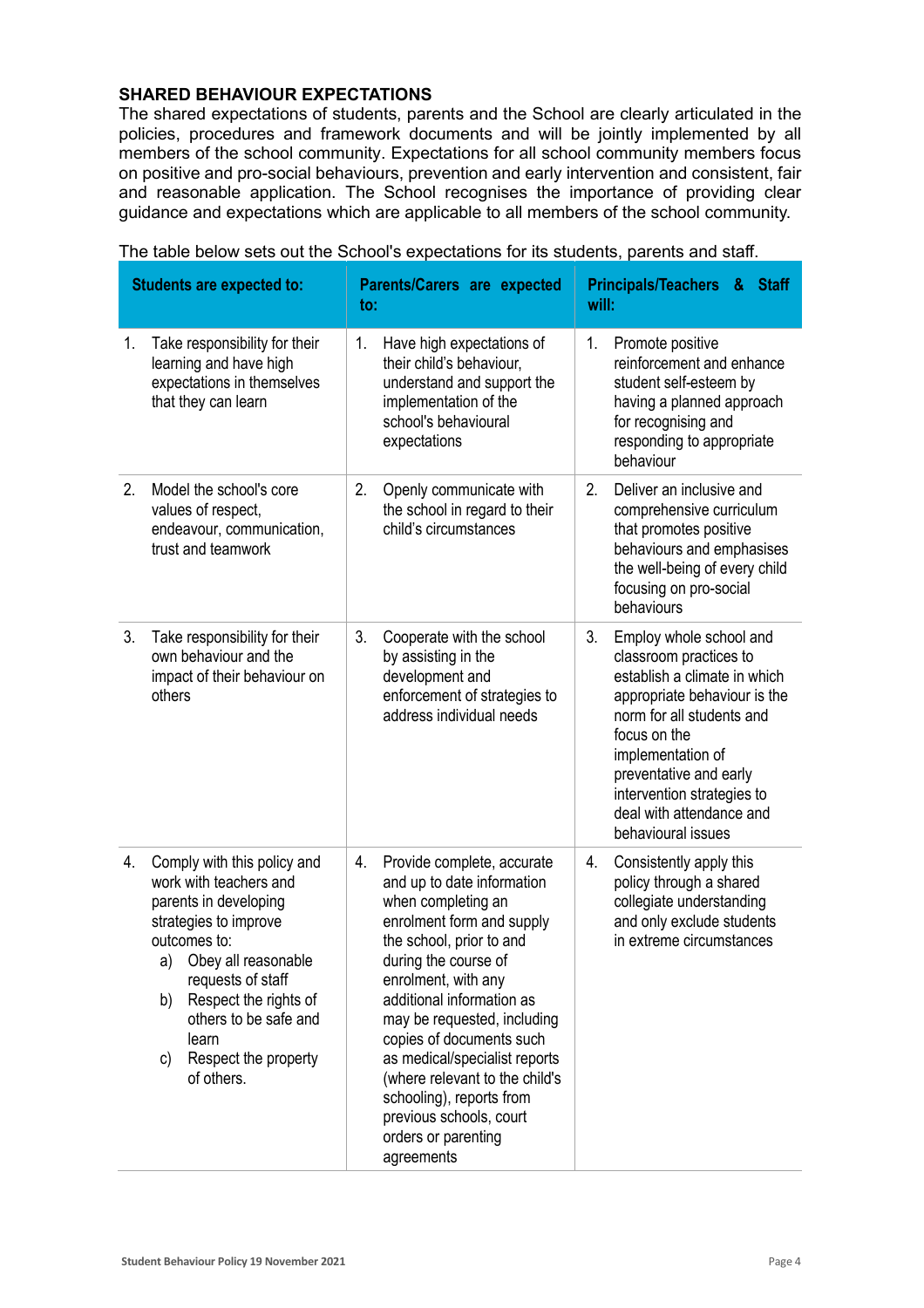- 5. Comply with the school's behaviour aims and the school's code of conduct and to support the school in upholding prescribed standards of dress, appearance and behaviour, in accordance with the terms of your child's enrolment at the school.
- 6. Acknowledge and understand that unacceptable behaviour by a child, or repeated behaviour by a parent or guardian that, in the school's view, is unacceptable and damaging to the partnership between parent/guardian and school, may result in suspension or termination of the child's enrolment.
- 5. Plan for the professional development needs of all staff to enable them to develop and maintain positive relationships with their students
- 6. Recognise that for some student's additional support may be needed in the form of staged responses, and staff are committed to working with families to reintegrate students in an educational setting after exclusion

# **ATTENDANCE EXPECTATIONS**

Student attendance expectations should be promoted among, and implemented by, all members of the school community (students, parents and the school). Attendance expectations focus on positive and pro-social behaviours, prevention and early intervention; and need to be consistently and fairly applied. Full details on attendance, expectations to promote attendance, and attendance/absence procedures are set out in the Melbourne Archdiocese Catholic Schools (MACS) Attendance Policy and associated DET School Attendance Guidelines.

Ensuring that students attend school each day is a legal requirement. It is also a shared expectation of all students, parents and the wider school community, focusing on positive and pro-social behaviours together with prevention and early intervention.

The school recognises the importance of providing clear guidance on student attendance that is applicable to all members of the school community. Full details on attendance, expectations to promote attendance, and attendance/absence procedures are set out in the school's Attendance Policy and associated Department of Education and Training [School](https://www2.education.vic.gov.au/pal/attendance/guidance)  [attendance guidelines.](https://www2.education.vic.gov.au/pal/attendance/guidance)

# **SCHOOL ACTIONS AND CONSEQUENCES**

Student engagement, regular attendance and positive behaviours will be supported through relationship-based whole-school practices, as well as targeted and individualised support when required. Effective student behaviour change and student behaviour support is enhanced through internally based school support structures and externally based family, education, community and interagency partnerships. The School will apply a range of supports and measures to address inappropriate student behaviour. Where a student acts in breach of the behaviour standards of our school community, the School will institute a staged response in accordance with th[e CECV Positive Behaviour](https://www.cecv.catholic.edu.au/getmedia/bc1d235d-9a98-4bb4-b3ac-84b50fa7c639/CECV-Positive-Behaviour-Guidelines_FINAL2.aspx?ext=.pdf) Guidelines 2018. Where applicable, an incident report will be completed and provided to the Principal or relevant staff member, noting the templates provided in the CECV Positive Behaviour Guidelines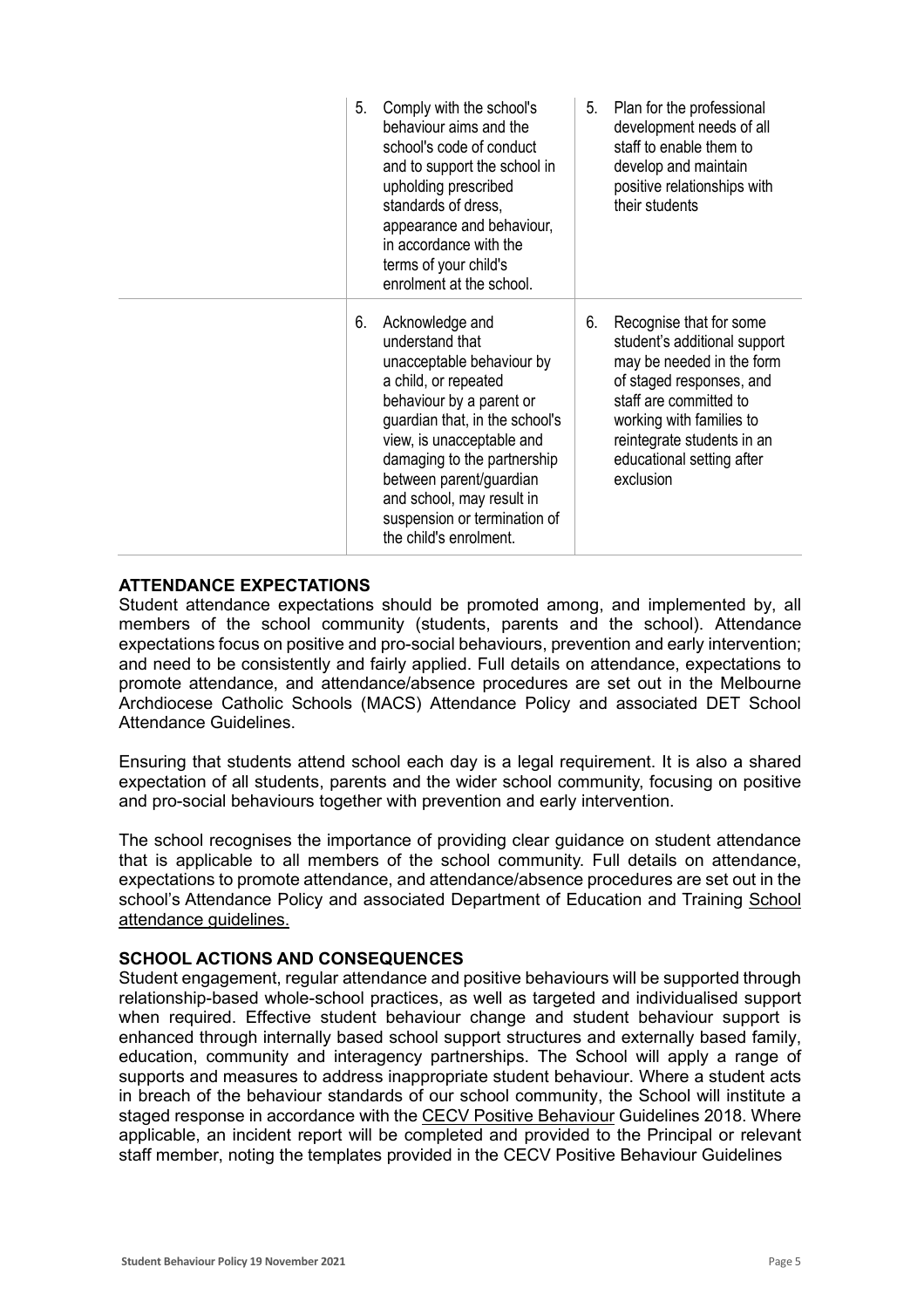## **Positive reinforcement of appropriate behaviour**

Nazareth College will implement culturally inclusive strategies to reinforce appropriate behaviour, which may include verbal recognition, individual or class rewards, communication with parents/wider school community, as appropriate.

## **TIER 1: SCHOOL-WIDE SUPPORTS**

Nazareth College implements culturally inclusive, school-wide preventative and early intervention strategies and practices for all its students to support positive behaviours, including:

- Establishing predictable, fair and democratic classrooms and school environments
- Providing physical environments that are conducive to positive behaviours and effective engagement in learning
- Ensuring student participation in the development and implementation of whole school expectations
- Empowering students by creating opportunities to take responsibility and be involved in decision making
- Monitoring attendance and academic progress of students with the view to recognising students at risk and intervening early
- Developing personalised learning plans (PLP) in consultation with the program support group (PSG) where appropriate for individual students.

# **TIER 2: TARGETED SUPPORTS**

In addition to Tier 1 supports, some students may require targeted support or interventions to meet behavioural standards, including regular attendance. These students will be supported through a culturally appropriate staged response, including:

- Understanding the student's background and needs
- Ensuring a clear understanding of expectations by both students and teachers
- Providing consistent school and classroom environments
- Scaffolding the student's learning program
- Data collection and documentation of incidents relating to the management of student behaviours to inform decision making
- Revision of the personalised learning plan (PLP) and creation of a behaviour
- Support plan (BSP) or attendance maximisation plan (amp) as appropriate
- Parent consultation via phone, videoconference or interview
- The design and implementation of support strategies that assist the student to self-calm, such as a quiet space or designated alternative area that they can go to if they are feeling overwhelmed
- Case conference with specialist providers or macs consultants (this may include aboriginal and Torres strait islander or EAL/new arrival/refugee learning consultants where culturally appropriate).

#### **TIER 3: INTENSIVE INTERVENTION**

When Tier 1 and Tier 2 systems are in place, the foundation for implementing Tier 3 supports is established. Complex behaviours are targeted to remediate and prevent further escalations. Support provided to students at Nazareth College will be aligned directly with the goals and targets set out in the students' Personalised Learning Plan (PLP), Behaviour Support Plan (BSP) and Student Safety Plan. Data systems provide school personnel with accurate, timely and practical information for making decisions about the fidelity and impact of individualised interventions that:

- Value the student and support positive interaction
- Have a clear data-informed strategy focused on preventing the occurrence of an identified behaviour by avoiding or adapting the circumstances that usually trigger this behaviour
- Focus on building skills and developing preferred alternative behaviours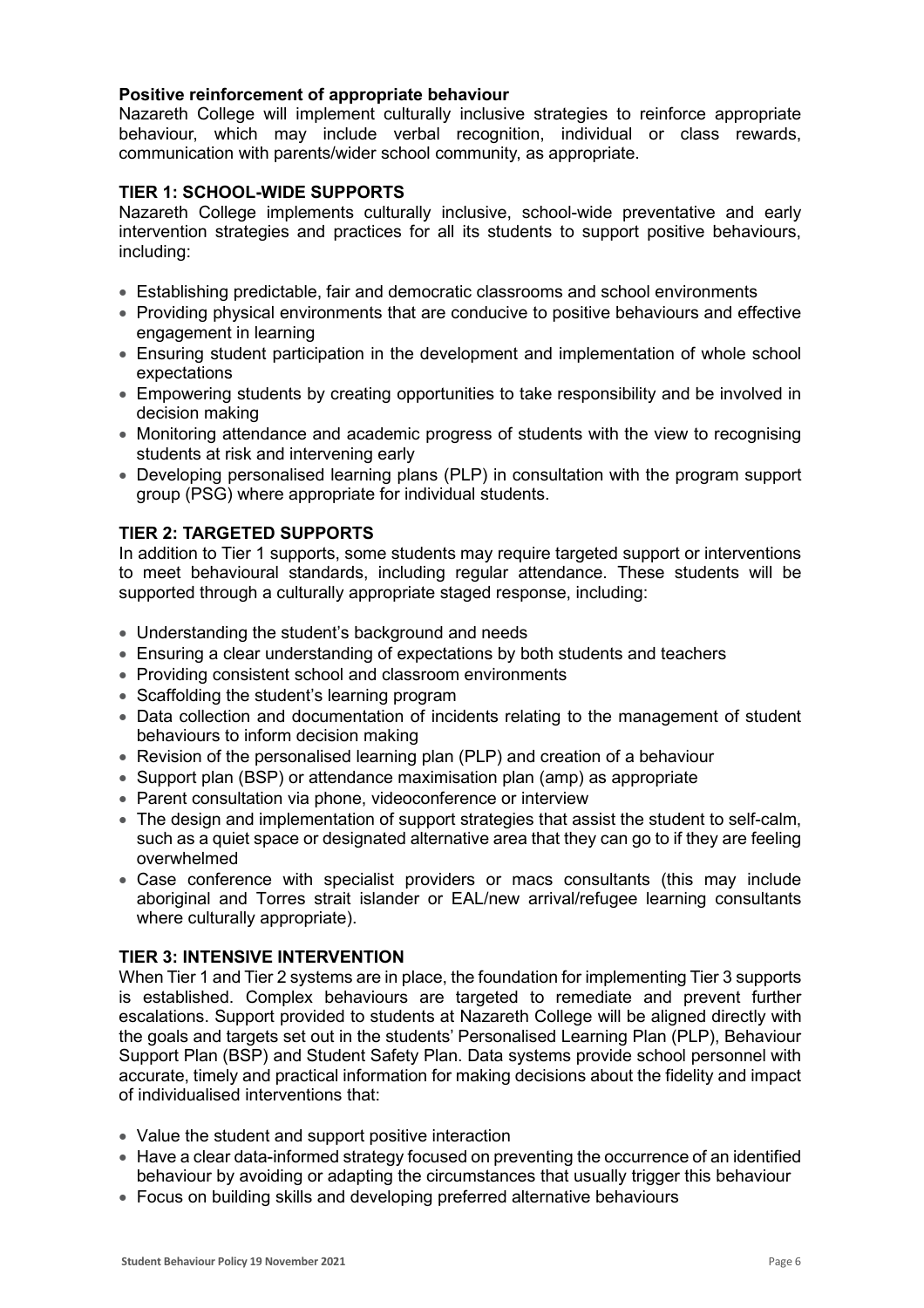- Consider the motivation for or functions of behaviours
- Use the student's strengths and interests to increase success.

Nazareth College will implement more intensive intervention strategies for students presenting with complex and ongoing difficulties or extended school refusal. Development of plans will require support from parents/carers and will often require consent to access specialised services. Nazareth College will support students with complex behaviours of concern through a culturally appropriate staged response which will generally include:

- Ongoing implementation of universal and Tier 2 strategies
- Use of data to inform and monitor the implementation of evidence-based interventions
- Regular Program Support Group meetings to review PLP, BSP, safety plans and/or Attendance Maximisation Plans
- Consultations with mutually agreed specialised support services
- Implementation of explicit, data informed strategies designed to support the student to display safe behaviours. The design of the individualised support will be informed by the identified function of the behaviour and the explicit teaching of skills and desired behaviours.

#### **CONSEQUENCES FOR STUDENT MISBEHAVIOUR**

Nazareth College adopts a staged response to challenging behaviour and appropriate reinforcement of appropriate behaviour, noting that an effective Behaviour Support Plan (BSP) is developed to support the student in learning skills required for positive social interaction, along with the ability to become a more effective and successful learner. Consequences for misbehaviour are also implemented, which may take the form of:

- Non-verbal warning e.g. Eye contact/hand movement/shake of head/teacher positioning to stand near misbehaving student(s)
- A verbal warning which identifies the misbehaviour and gives the student the opportunity to change his/her behaviour
- Moving student in the room to a less disrupting situation
- Separating a student from the class for a short period of time provides an opportunity for the student to settle
- Readmission to class activity based on the student being de-escalated
- Student required to stay in after class for a set period of time
- Student required to complete work during recess/lunchtime
- The student engaged in restorative actions supervised by the classroom teacher
- Student re-entry meeting.

When concerns arise about a student's ongoing behaviour or when a student is displaying chronic patterns of problem behaviour, Nazareth College will implement a targeted response to identify and address the presenting issues and reinforce replacement behaviours. This may involve the following support strategies:

- Convening a Program Support Group (PSG) meeting involving parents/carers/Learning Diversity/Well-being coordinator and the student where appropriate.
- Developing/Revising a Personalised Learning Plan (PLP) or attendance plan
- Development/Revision of a Behaviour Support Plan (BSP) and/or Safety Plan where appropriate for individual students
- Referral to Catholic Education or external Health or Allied Health providers
- Consultation with external professionals, paediatrician, psychologist specialist practitioner
- Contact with the Regional/Diocesan Office.

Disciplinary measures may be used as part of a staged response to challenging behaviour in combination with other engagement and support strategies to address the range of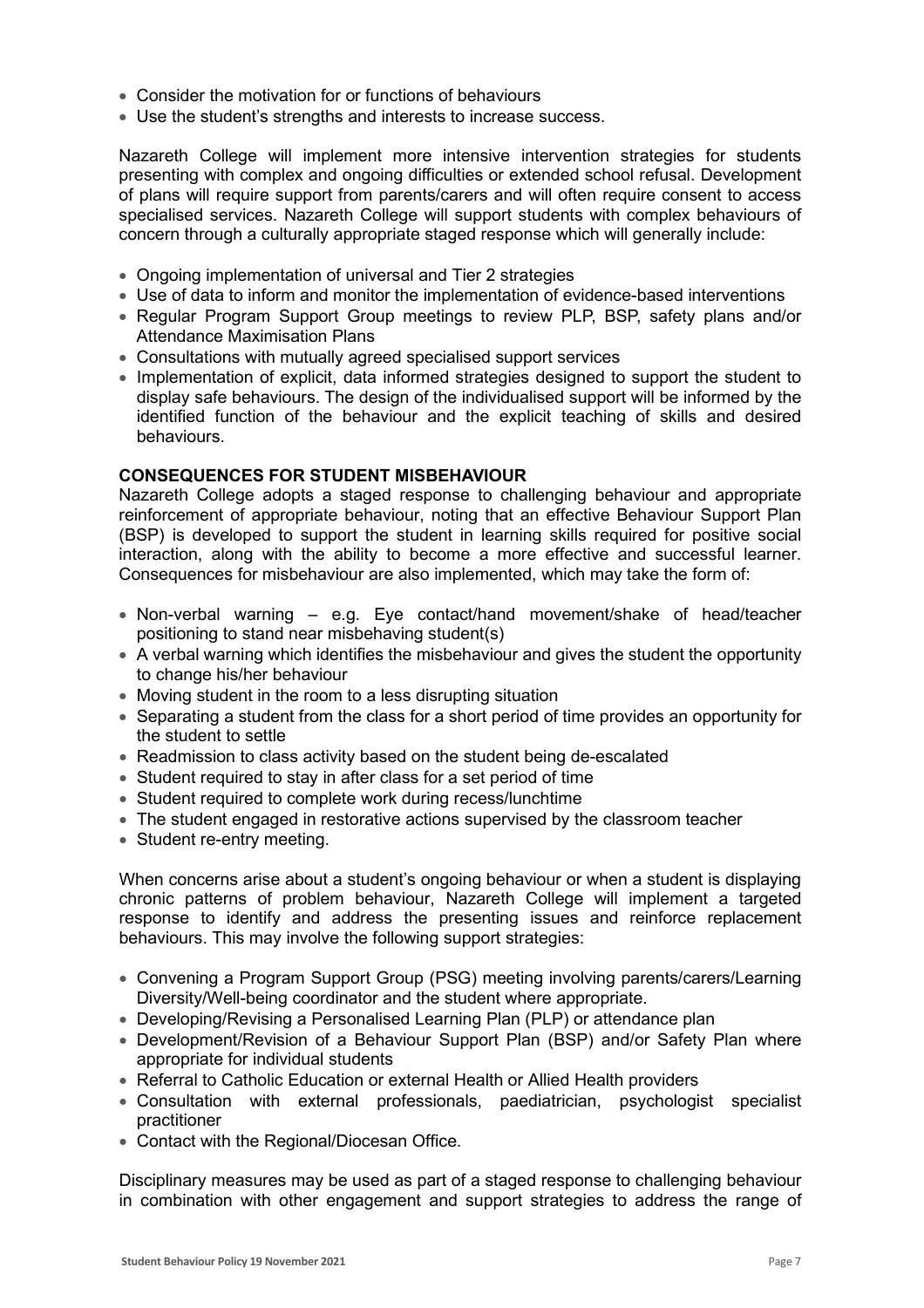factors that may have contributed to the student's behaviour. Measures should always be proportionate to the nature of the behaviour and are best used with support measures to identify and address the causes of the behaviour and the implementation of strategies to limit the reoccurrence of inappropriate behaviour. Supportive actions and any disciplinary measures will be implemented in accordance with the CECV Positive Support Guidelines 2018 and may include:

- Review of Behaviour Support and Safety Plans with specialised support
- Restorative practice
- Withdrawal of privileges
- Withdrawal from class activities for a specified period. Where appropriate, parents/carers will be informed of such withdrawals
- Detention
- Withdrawal from class if a student's behaviour significantly interferes with the rights of other students to learn or the capacity of a teacher to teach a class. In situations where the student is not able to comply with the instruction to relocate, the class (all other students) will be relocated/evacuated. The student may be temporarily isolated from regular classroom activities to provide an opportunity to de-escalate or for a specified period of time. Parents/carers should be informed of such withdrawals.
- In circumstances where the student is unable to calm, remains in a heightened state of anxiety or is a danger to self or others, the parents will be asked to take the student home for the remainder of the school day.
- Contracts for conduct/attendance/bullying
- Suspension (in-school and out of school)
- Negotiated Transfer
- Expulsion
- Referral to police, DHHS, emergency service or appropriate agency.

A student may be excluded from school in situations where all other measures have been implemented without success or where an immediate suspension is the only appropriate course of action in response to the student's behaviour which may put the health, safety and well-being of other students, staff or themselves at significant risk or where actions require reporting to police or appropriate agencies.

If other strategies are unsuccessful in modifying student behaviour, the School will follow the Melbourne Archdiocese Pastoral Care Policies regarding suspension, negotiated transfer and expulsion.

#### **CORPORAL PUNISHMENT**

The use of corporal punishment is expressly prohibited at Nazareth College and under the Education and Training Reform Act 2006 (Vic).

#### **CONSULTATION**

As every child's educational needs can change over time, it will often be necessary for the school to review any additional assistance that is being provided to the child, in consultation with parents/guardians and the child's treating medical/allied health professionals, in order to assess:

- Whether the additional assistance remains necessary and/or appropriate to the child's needs
- Whether the additional assistance is having the anticipated positive effect on the child's individual physical, functional, emotional or educational goals
- Whether additional specialised assistance is required
- Whether it remains within the school's ability to continue to provide the additional assistance, given any limitations that may exist.

# **RESTRAINT AND SECLUSION**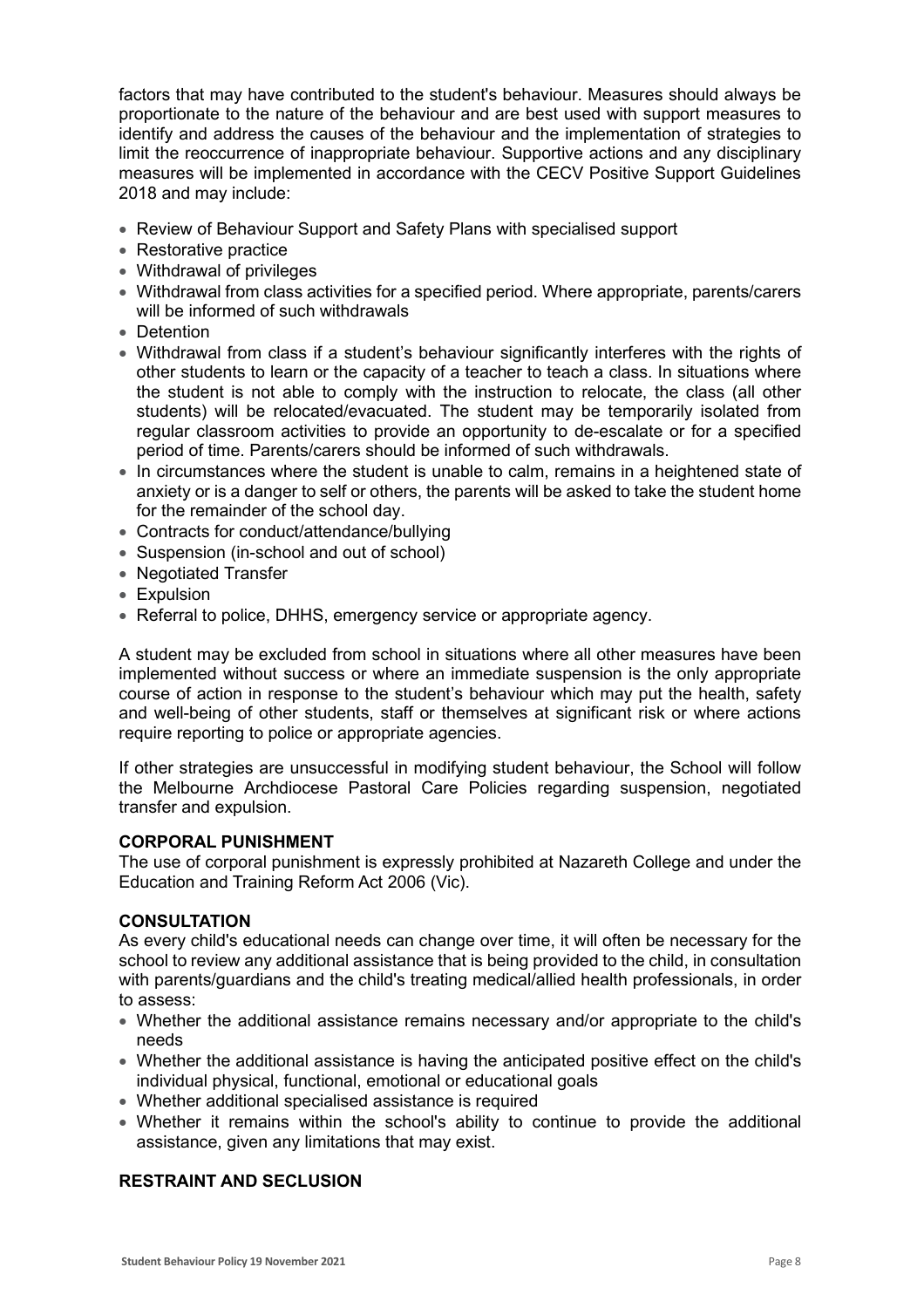Nazareth College will undertake actions to prevent the need for the use of restraint or seclusion in accord with the CECV Positive Behaviour Guidelines 2018. In alignment with the CECV Positive Behaviour Guidelines 2018

**Physical restraint** is defined as the use of force to prevent, restrict or subdue the movement of a student's body or part of their body where the student is not free to move away. Restraint does not include 'protective physical interventions', which involve physical contact to block, deflect or redirect a student's actions, or disengage from a student's grip.

**Seclusion** is the solitary confinement of a person in a room or area from which their exit is prevented by a barrier or another person. Seclusion includes situations where a person is left alone in a room or area and reasonably believes they cannot leave that room or area even if they may physically be able to (e.g. the door is not locked). In extreme circumstances, e.g. in response to behaviours that cause harm to self or others, teachers will respond by exiting the other students from the learning space to ensure their safety. Where the student continues to display threatening and dangerous behaviour (e.g. wielding a bat), staff will seek to limit harm to others by isolating the student for the minimum amount of time required for the student to calm. Seclusion does not include the use of a safe place, time out or chill out rooms, being conditions that are set up to support the student and often included in Behaviour Support Plans.

If a student is placed in a separate room as a means of seclusion, staff will maintain appropriate supervision of the student.

Whilst Nazareth College acknowledges that that prevention is the best strategy, there are limited circumstances in which restraint or seclusion may be deemed appropriate. In making a decision to implement any form of restraint or seclusion, Nazareth College staff are aware that their actions may directly increase the risk of injury and trauma, both for the student and for the staff member themselves. Such decisions are usually required to be made in times of high stress. Actions that may be considered reasonable will be made by staff present and will depend on the individual circumstances of each case as a matter of professional judgment.

The use of restraint or seclusion does not form part of any of [Insert School Name]'s Behaviour Support Plans or Student Safety Plan. Restraint and seclusion will only be used in limited emergency situations, as outlined below.

- 1. The student's behaviour poses an imminent threat of physical harm or danger.
- 2. The action is reasonable in all the circumstances.
- 3. There is no less restrictive means of responding in the circumstances.

In the event that restraint or seclusion is used, the least restrictive form of restraint/seclusion will be used for the minimum time possible. The restraint/seclusion will cease as soon as the immediate danger for the student or others is averted.

The clear priority when managing such an incident will be the safety of all concerned. [Insert School Name]'s staff involved in an incident of restraint or seclusion will immediately notify the Principal and provide for the immediate care and safety of those concerned. The student's parents will be contacted. A post-incident evaluation and a report will be completed in accord with the templates and processes outlined in the CECV Positive Behaviour Guidelines 2018.

#### **ASSESSING AND MITIGATING RISK**

To assist the school to discharge its safety responsibilities, Nazareth College will adhere to an Occupational Health & Safety Program through which potential safety hazards are identified and analysed in terms of the likelihood of an event occurring and the potential consequences if the event was to occur. A similar risk-based approach is taken with respect to Student Duty of Care, with the definitions of likelihood and consequences. Nazareth College will refer to CECV publications and may engage the services of the Catholic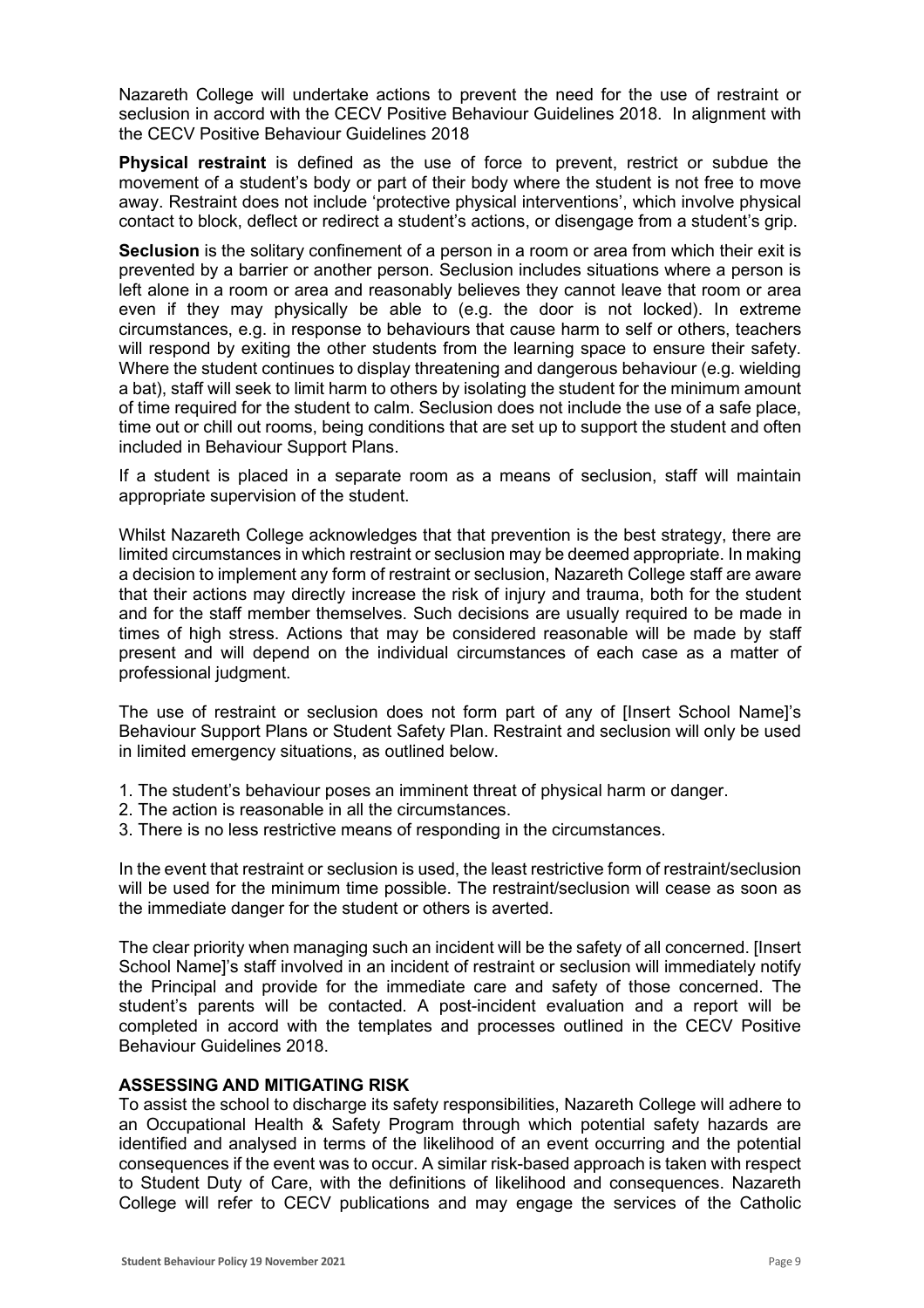Education Office for the purpose of assessing student safety risks and determining how best to support the needs of the students, staff and broader community.

It is important that all staff consistently enforce school rules and safety policies and actively engage in ensuring the physical and emotional well-being of students.

## **REFERENCES:**

- CECV Positive Behaviour Guidelines 2018 Templates
- Behaviour Support Template
- Student Safety Plan Template (A&B)
- Record of Restraint and Seclusion
- Post-Incident Checklist for Principals
- Risk Assessment Tool
- Diocesan policy and regulations
- CECV Safe and Sound Practice Guidelines

## **ASSESSING AND MITIGATING RISK**

The Policy is an evolving document that should be adapted and updated regularly, in consultation with the school community. It is important to ensure that the Policy and its application are regularly monitored and evaluated for effectiveness and, where required, adjustments are made. This process also ensures that the Policy is reflective of emerging issues and takes into account new data about a school's performance.

It is recommended that the Policy is reviewed annually in conjunction with the school's annual self-evaluation that is undertaken as part of the school's accountability framework.

## **GENERAL INFROMATION RELATING TO DISCIPLINARY MEASURES**

**Withdrawing privileges** – Nazareth College can withdraw student privileges as a consequence of breaching classroom or school behavioural standards. Nazareth College notes that the specific privileges withdrawn may vary between students based on the individual student's support plan; however, they may include things such as representing the school at inter-school sports or attendance at a school event. This must be time-limited, and the risk to the student's engagement should be taken into account. The student must be told why privileges are withdrawn and how they should behave for privileges to be reinstated.

**Withdrawal from class** – If a student's behaviour significantly interferes with the rights of other students to learn or the capacity of a teacher to teach a class or where there is the possibility of harm to others, that student may be temporarily removed from regular classroom activities. In more serious cases, the student may be required to leave the classroom for a specified period of time. Schools have a duty of care to ensure that students are supervised at all times, including when they are removed from a class. Where appropriate, parents and carers will be informed of such withdrawals. Withdrawal from class does not constitute formal school exclusion, such as suspension (including in-school suspension) or expulsion.

**Suspension, Negotiated Transfer or Expulsion.** In some instances, it may be appropriate to suspend or expel a student who consistently compromises the safety and order of the school in order to protect the learning environment for remaining students and continue with effective teaching. Suspension and expulsion are serious disciplinary measures and are for when other measures have not produced a satisfactory response or where there is a threat to another person, and immediate action is required.

**Suspension** occurs when a student's attendance at school has been temporarily withdrawn on the authority of the Principal for a set period of time. Suspension allows the parties involved to reflect on and enter into dialogue about the behaviour and circumstances that